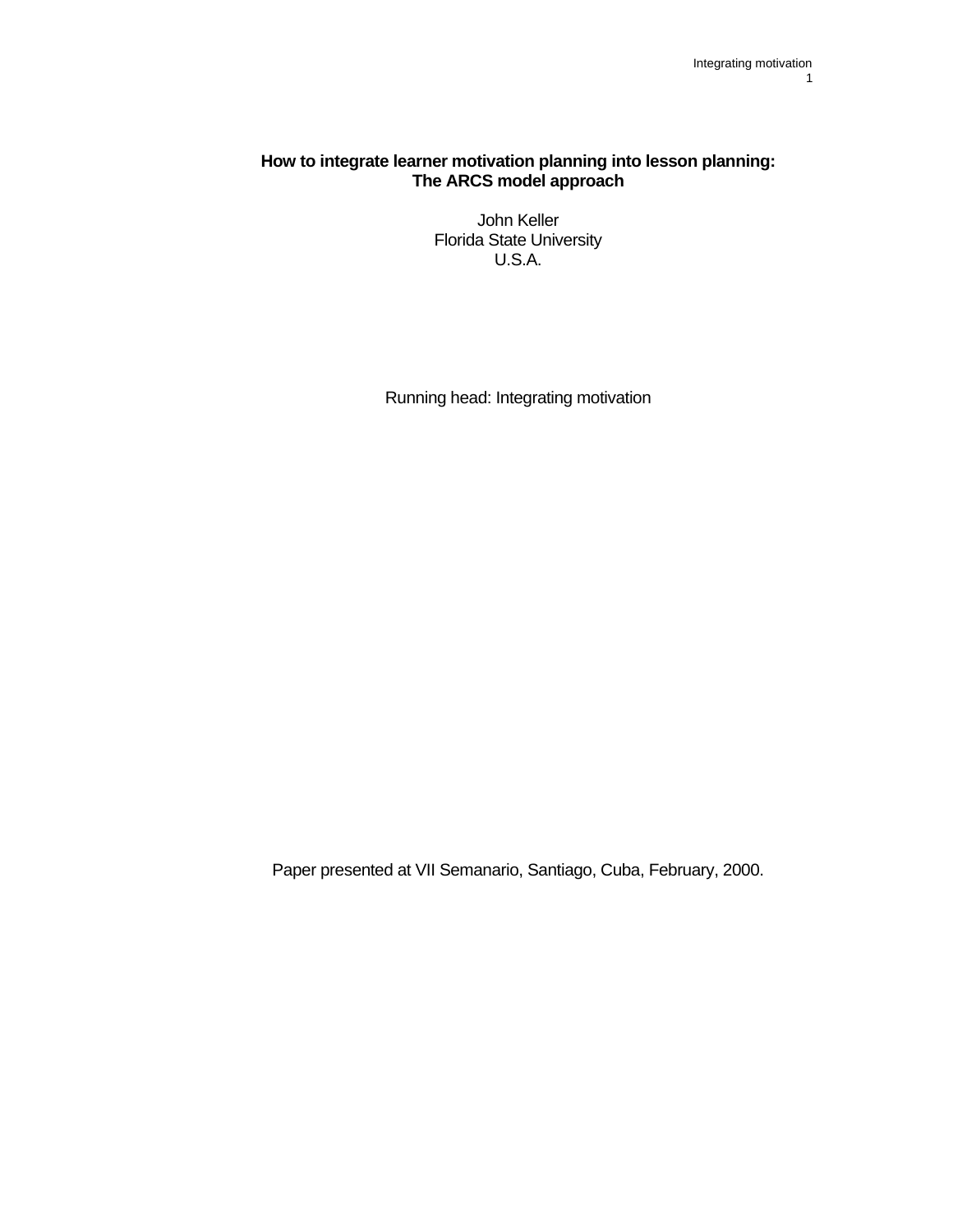### **Introduction: Issues & Problems**

Every educator knows the challenge of stimulating and sustaining learner motivation and the difficulty of finding reliable and valid methods for motivating learners. One approach to meeting this challenge is provided by the ARCS model of motivation (Keller, 1999a, b) which provides guidance for analyzing the motivational characteristics of a group of learners and designing motivational strategies based on this analysis. After giving an overview of the model, I will describe some recent developments including a simplified approach to applying it and how it may be incorporated into lesson planning.

## **Characteristics of the ARCS Model**

The ARCS model is based on a synthesis of motivational concepts and characteristics into the four categories of attention (A), relevance (R), confidence (C), and satisfaction (S). These four categories represent sets of conditions that are necessary for a person to be fully motivated, and each of these four categories has component parts, or subcategories (Table 1), that represent specific aspects of motivation.

First, a lesson must gain the learner's **attention**. Tactics for this can range from simple unexpected events (e.g. a loud whistle, an upside-down word in a visual) to mentally stimulating problems that engage a deeper level of curiosity, especially when presented at the beginning of a lesson. Another element is variation, which is necessary to sustain attention. People like a certain amount of variety and they will lose interest if your teaching strategies, even the good ones, never change.

The second requirement is to build **relevance**. Even if curiosity is aroused, motivation is lost if the content has no perceived value to the learner. Relevance results from connecting the content of instruction to important goals of the learners, their past interests, and their learning styles. One traditional way to do this is to relate instructional content to the learners' future job or academic requirements. Another, and often more effective approach is to use simulations, analogies, case studies, and examples related to the students' immediate and current interests and experiences. For example, secondary school children enjoy reading stories with themes of stigma, popularity, and isolation because these are important issues at that time of their lives.

The third condition required for motivation is **confidence**. This is accomplished by helping students establish positive expectancies for success. Often students have low confidence because they have very little understanding of what is expected of them. By making the objectives clear and providing examples of acceptable achievements, it is easier to build confidence. Another aspect of confidence is how one attributes the causes of one's successes or failures. Being successful in one situation can improve one's overall confidence if the person attributes success to personal effort or ability. If the student believes that success was due to external factors such as luck, lack of challenge, or decisions of other people, then confidence in one's skills is not likely to increase.

If the learners are attentive, interested in the content, and moderately challenged, then they will be motivated to learn. But to sustain this motivation, the fourth condition of motivation is required -- **satisfaction**. It refers to positive feelings about one's accomplishments and learning experiences. It means that students receive recognition and evidence of success that support their intrinsic feelings of satisfaction and they believe they have been treated fairly. Tangible extrinsic rewards can also produce satisfaction, and they can be either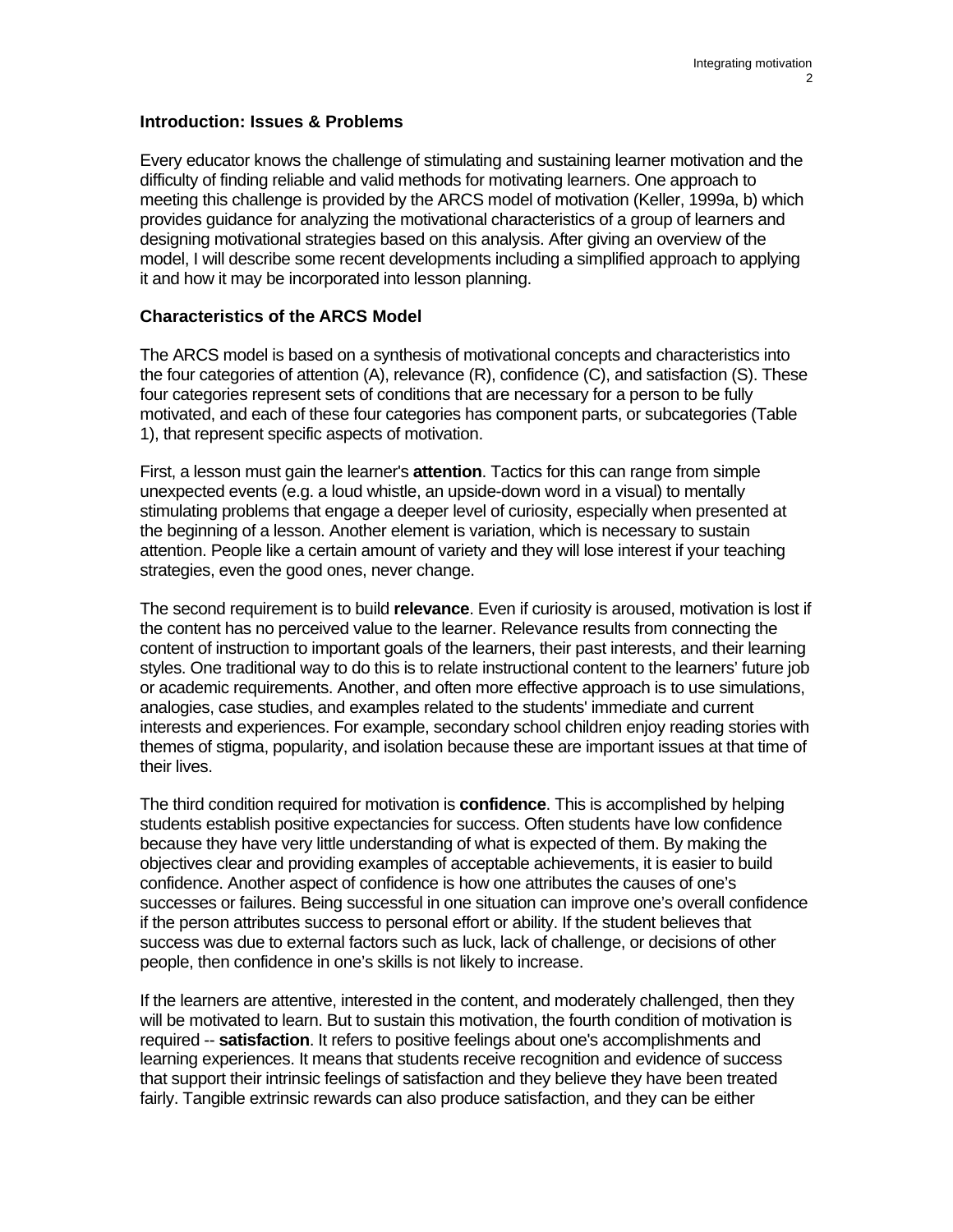substantive or symbolic. That is, they can consist of grades, privileges, promotions or such things as certificates, monogrammed school supplies, or other tokens of achievement. Opportunities to apply what one has learned coupled with personal recognition support intrinsic feelings of satisfaction. Finally, a sense of equity, or fairness, is important. Students must feel that the amount of work required by the course was appropriate, that there was internal consistency between objectives, content, and tests, and that there was no favoritism in grading.

These four categories provide a basis for aggregating the various concepts, theories, strategies, and tactics that pertain to the motivation to learn (Keller, J. M., 1987a). They represent the first major part of the ARCS model, which is the synthesis of the vast motivational literature into a simple and useful number of macro-level concepts. They also provide the basis for the second major feature of the ARCS model which is the systematic design process that assists you in creating motivational tactics that match student characteristics and needs (Keller, 1987b).

The ARCS model contains a ten-step design process for the development of motivational systems in work and learning settings (Figure 1). The first two steps, which are parts of the overall analysis components of the process, produce information about the status quo and provide the basis for analyzing gaps and their causes which are done in the third and fourth steps. Based on these analyses, in Step 5 one prepares objectives for the performance improvement project and specifies how they will be assessed. There are then two steps in design. Step 6 consists of brainstorming within each motivational category to generate a rich list of potential solutions. Step 7 is more critical and analytical for the purpose of selecting solutions that best fit the time, resource, and other constraining factors in the situation. The final step includes both development and evaluation, and is similar to any other development model.

**Analysis**. As in any systematic design process, motivational system development begins with collecting information (Steps 1 and 2) and analyzing it (Steps 3 and 4) to identify motivational characteristics and gaps which lead to objectives (Step 5). In this process, there are two difficulties in determining the degree and nature of a motivational problem. First is that problems resulting in symptoms of demotivation may not be due to motivational causes. People can become demotivated as a consequence of what is, in fact, a capability or opportunity problem. For example, people who do not have and cannot get the skills required to perform satisfactorily will soon learn that they cannot succeed to a satisfactory degree. They will develop low expectations for success, or even feelings of helplessness, and will be demotivated as evidenced by lowered levels of effort and performance. However, the cause of the problem in this example is lack of skills.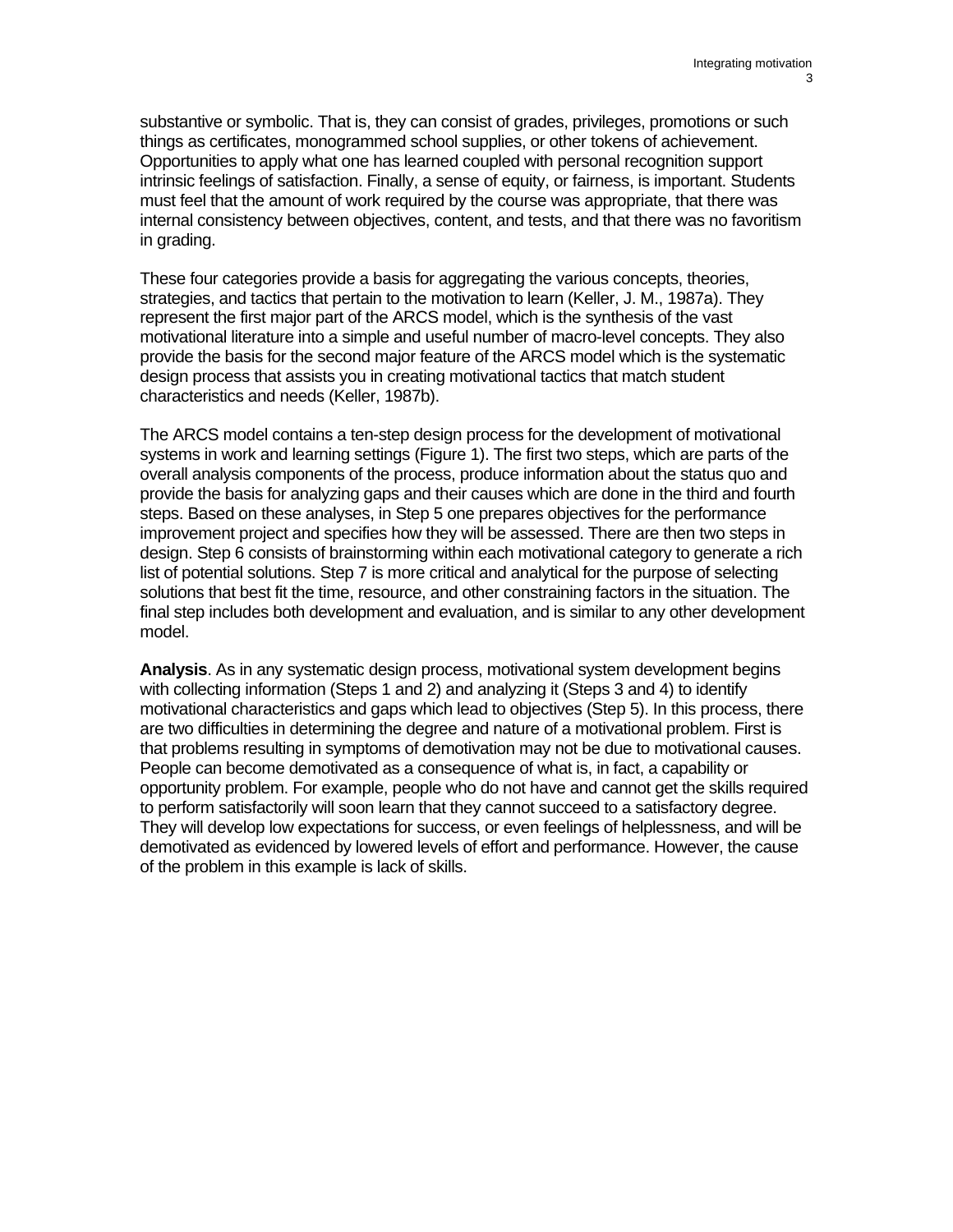### Table 1. Modified subcategories of the ARCS model

### **Attention**

Capture Interest (Perceptual Arousal):

*What can I do to capture their interest?* 

Stimulate Inquiry (Inquiry Arousal):

*How can I stimulate an attitude of inquiry?* 

Maintain Attention (Variability):

*How can I use a variety of tactics to maintain their attention?* 

## **Relevance**

Relate to Goals (Goal Orientation):

*How can I best meet my learner's needs? (Do I know their needs?)* 

Match Interests (Motive Matching):

*How and when can I provide my learners with appropriate choices, responsibilities, and influences?* 

Tie to Experiences (Familiarity):

*How can I tie the instruction to the learners' experiences?* 

## **Confidence**

Success Expectations (Learning Requirements):

*How can I assist in building a positive expectation for success?* 

Success Opportunities (Learning Activities):

*How will the learning experience support or enhance the students' beliefs in their competence?* 

Personal Responsibility (Success Attributions):

*How will the learners clearly know their success is based upon their efforts and abilities?* 

## **Satisfaction**

Intrinsic Satisfaction (Self-Reinforcement):

*How can I provide meaningful opportunities for learners to use their newly acquired knowledge/skill?* 

Rewarding Outcomes (Extrinsic Rewards):

*What will provide reinforcement to the learners' successes?* 

Fair Treatment (Equity):

*How can I assist the students in anchoring a positive feeling about their accomplishments?*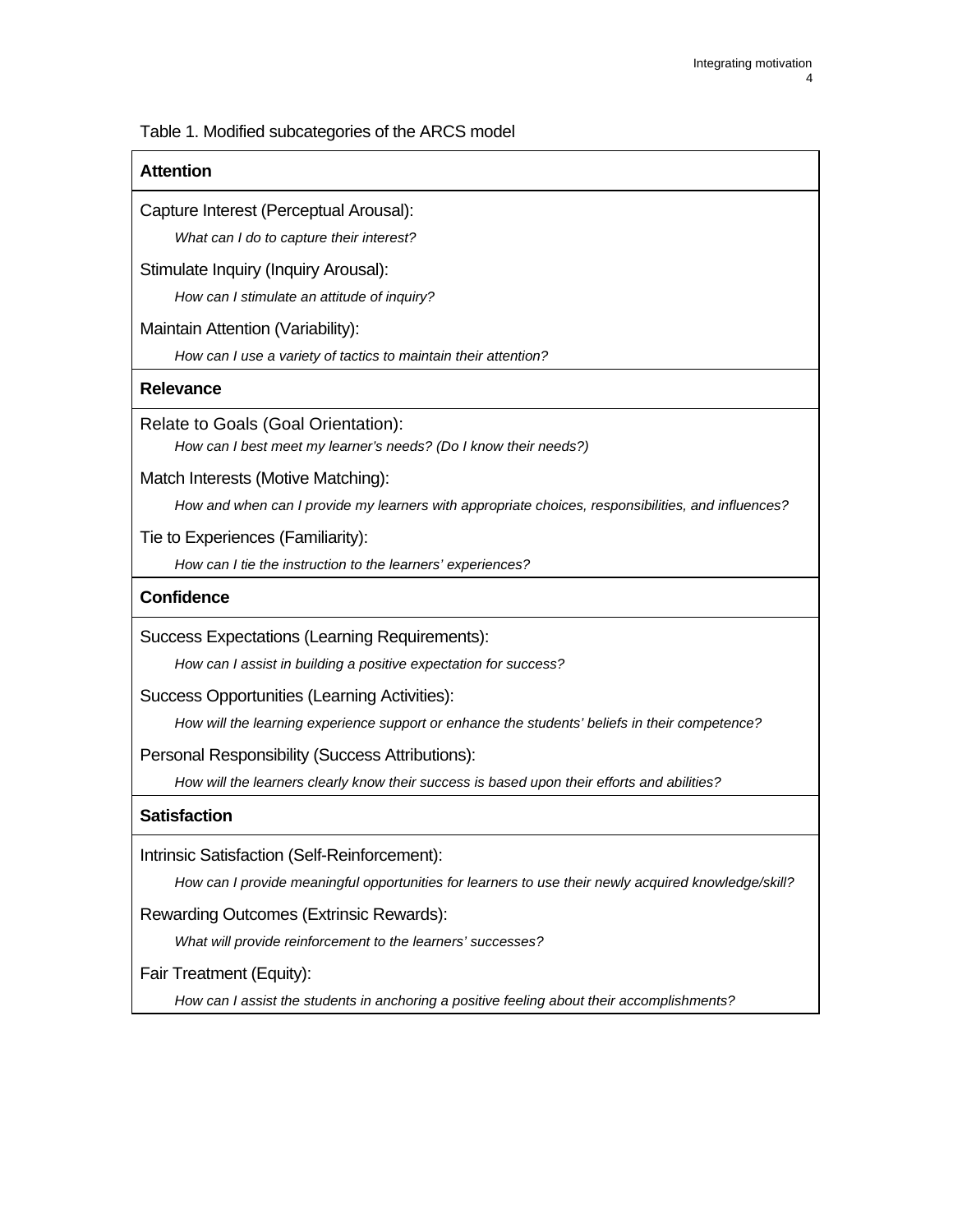The second difficulty in identifying a motivational problem lies in the nature of motivation. Motivation follows a curvilinear relationship with performance (Figure 2). As motivation increases, performance increases, but only to an optimal point. Afterward, performance decreases as motivation increases to levels where excessive stress leads to performance decrements. There is always some level of tension, or stress, associated with motivation. On the rising side of the curve it is sometimes referred to as facilitative stress and on the downside as debilitating stress.

Given that there is a motivational problem, one then classifies it according to the four categories described earlier and determines whether the learners or employees are under- or over-motivated in each case. For example, in the case of attention, people might be demotivated because they are bored and not paying attention to the task, or because they are so over-stimulated by the job opportunity or requirements that they are trying to pay attention to too many things at once. In both cases they do not focus their attention on the critical task, but solutions differ depending on whether the cause is under- or over-stimulation. Comparable problems occur in the other categories of motivation and require tactics to modify learner motivation into a more productive range.

In conducting motivational analysis, it is important to identify the nature of motivational gaps in these terms, and to realize that the problems might be different in one subgroup or individual than in another. It is also important to identify the presence of any positive motivational factors. A motivational system has to be capable of solving motivational problems, but it also has to sustain desirable levels of motivation. The output of analysis indicates where there are motivational gaps to be closed and where satisfactory levels of motivation need to be sustained rather than changed. Figure 2, for example, illustrates that the class under analysis has learners with widely varying levels of confidence, that there are two aspects of relevance of which one is too high and one is two low, and that the levels of attention and satisfaction are about right. The two levels of relevance probably result from the class being required which makes it necessary for success, but not being perceived by the learners has having any personal value. The results of this analysis provide guidance in selecting and generating motivational tactics.

**Design**. In motivational design (Figure 1, Steps 6 - 8), it is best to work on specifically defined problems. This needs to be stated because it can be more of a problem in motivational design than in some other performance areas. Often, people will try to deal with the global issue of how to improve motivation by adopting a global solution, such as a new set of curriculum materials or an entirely new approach to teaching. This approach may be successful for awhile, but after the novelty wears off, the old motivational problems tend to reemerge.

After choosing a specific problem to solve, the primary task in the first design step (Step 6) is to brainstorm possible solutions. At this point, all potential solutions should be listed without regard to their presumed feasibility. The goal, as in any brainstorming process, is to produce as many ideas as possible.

The second task (Step 7) is to define the ideal solution without regard to constraints. The ideal solution might be constructed from several of the specific suggestions that were made during the brainstorming process, or it might emerge as a new idea from the stimulation provided by brainstorming. An important element at this point is to not worry about expense, organizational policies, or other constraints that might inhibit the discovery of an ideal solution.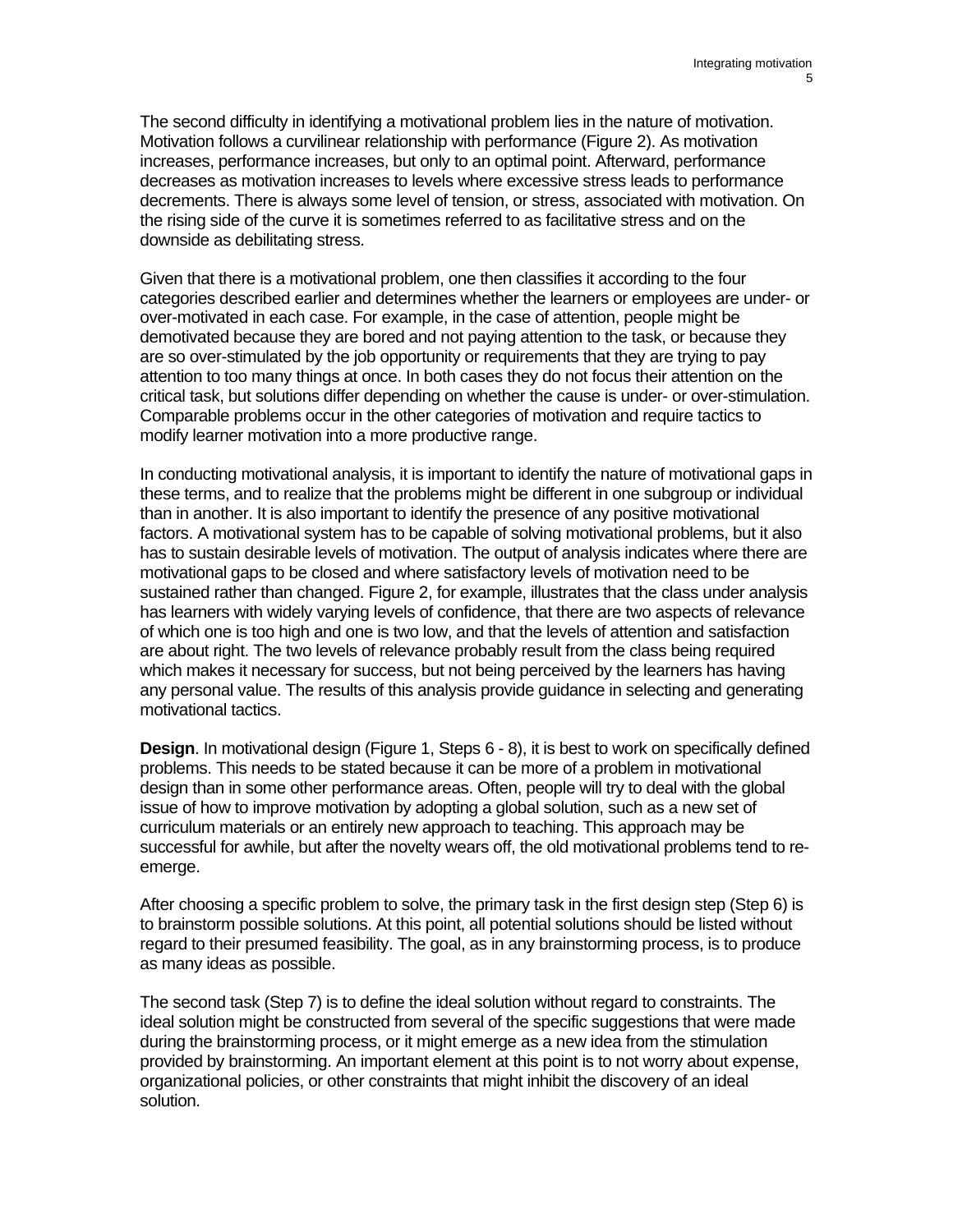

#### Figure 1. Motivational design: Ten step model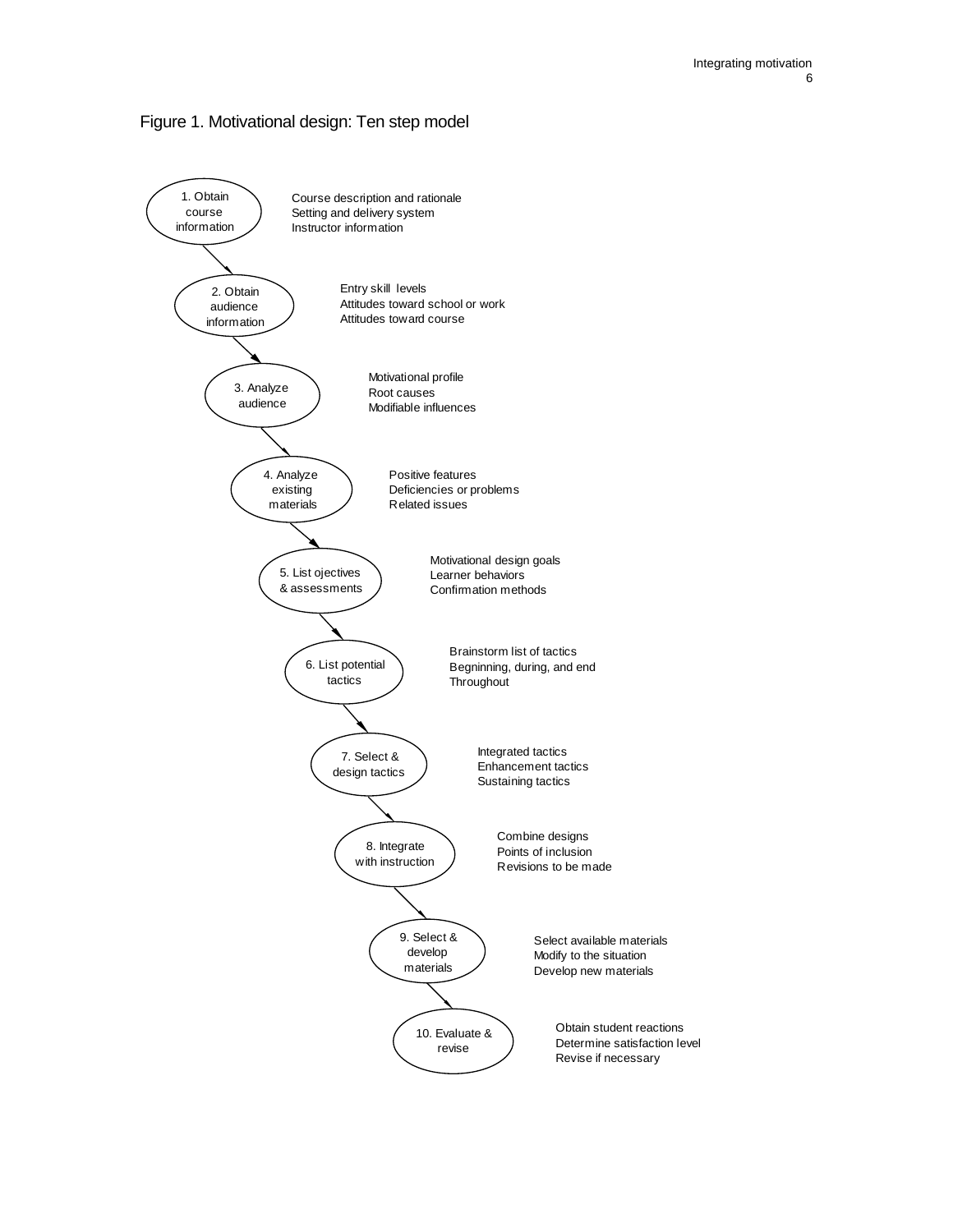Then, in Step 8, one selects the most feasible tactics listed in Step 7 and integrates them into a motivational system. The reason for making this a multi-step process is that Step 6 encourages one to envision, without restraint, all potential solutions, including those that might initially seem to be too grandiose or "ideal." By so doing, one is more likely to approximate an ideal than if one had narrowly focused from the beginning on the first possible solution. In Step 7 of the process, one creates the best possible solutions by combining ideas from step 6 and by applying several selection criteria pertaining to expense, policy, acceptability, and proportionality (the motivational activities should support the learning goals, not distract from them).

Development and evaluation of the solutions, which occurs in Steps 9 and 10, follow the same process that one would employ for any other area of application. The first activity is to prepare a plan of work for writing, media development, developmental reviews, and preparations for implementation. As with any effective system development activity, it is important to have motivational tactics and strategies well integrated with other system components. For example, tactics such as case studies at the beginning of a lesson can be a total waste of time if they do not meet specific needs of the audience and help prepare them for the topics and objectives of the course. Audience evaluation provides the means for determining the effectiveness of the tactics.

This design process is comprehensive and effective, but it has two limitations. First is that it requires that the motivational designer or teacher have quite a bit of knowledge of the different motivational factors represented by the four categories and all the subcategories. Second, it can be time consuming to implement all the steps. In situations where there are serious motivational challenges, or when it is highly critical to maximize the motivational effectiveness of a lesson or course, then the full ten-step process can be the best approach to follow. But, in many situations these conditions are not met. With teachers or instructional designers who have little or no formal knowledge of motivational concepts and principles, or in settings where a quick approach can result in adequate improvements, it would be good to have a simpler model.

Figure 2: Curvilinear diagram for audience analysis



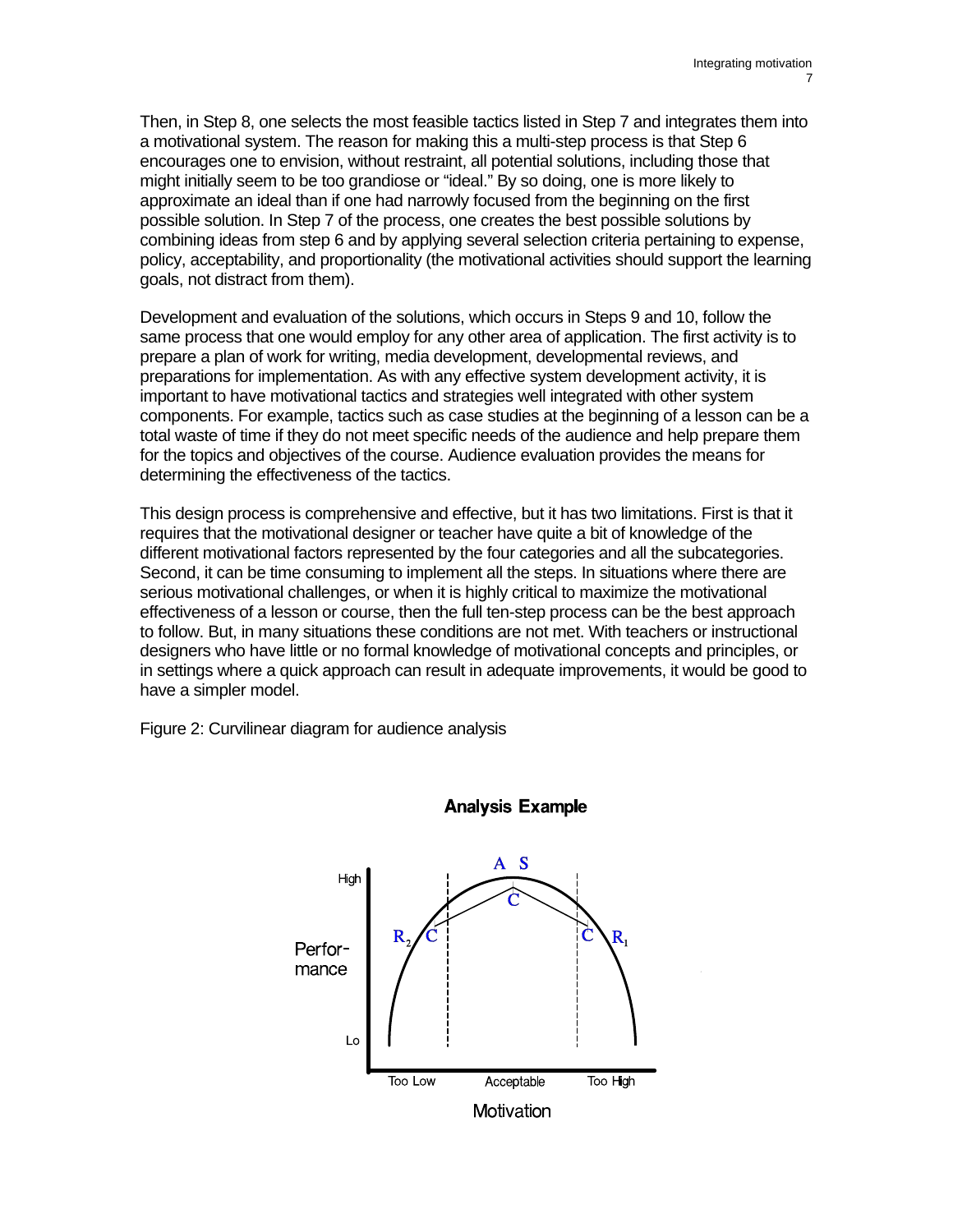## **A Simplified Approach**

A recent development in Japan (Suzuki and Keller, 1996; Keller, 1997) provides a simplified and effective approach to motivational design, and it has subsequently been applied in two innovative applications to the improvement of self-directed learning. The first was in the development of motivationally adaptive computer-based instruction (Song, 1998). In addition to incorporating the simplified motivational design approach, it builds on concepts and approaches initiated in the United Kingdom and Italy by del Soldato and du Boulay (1995) and in Austria (Astleitner and Keller, 1995). The prototype of the adaptive CBI was developed in the USA, and it will be cross-validated in Korea. The second application was in the student support methods for a distance learning course in Europe (Visser, L., 1998). It is interesting to note the multinational representation in these studies.

In Sendai, Japan, a team of 25 teachers in 8 subject areas at Sendai Daichi Junior High School had been developing computer application projects for several years as part of a demonstration project sponsored by the Japanese national government. During the last two years of the project, they were asked to incorporate systematic motivational design into their process. Suzuki (Suzuki and Keller, 1996) developed a simplified approach to motivational design because the full, seven-step model would require too much time for training and implementation. The goal of the simplified approach was to ensure that the teachers would identify key motivational characteristics in the learners, the content area to be taught, and the hardware or software to be used. The teachers then evaluated this information and prescribed tactics based on identified motivational problems. This process helped ensure that teachers avoided the inclusion of excessive numbers of tactics, or tactics derived from their own preferred areas of interest without regard to the characteristics of the students and the situation.

The resulting design process is represented in a matrix (Table 2). In the first row, the designer lists salient characteristics of the learners' overall motivation to learn. The second row contains the designer's judgements about how appealing the learning task will be to the learners. The third and fourth rows ask about learners' expected attitudes toward the medium of instruction and the instructional materials. Each of the entries in these rows has a "plus" or "minus" sign to indicate whether it is a positive or negative motivational characteristic. Based on the information in these first three rows, the motivational designers decide how much motivational support is required and what types of tactics to use. They refer to reference lists of potential tactics (for example Keller and Burkman, 1992; Keller and Suzuki, 1988) and also create their own based on the identified needs.

In this example, the teacher determined that confidence is the only real problem area, and he listed some specific things to deal with it. He also listed some specific tactics for the other categories, but they serve to maintain motivation instead of solving a specific problem.

A benefit of his application of this process was that in his initial motivational plan, before he applied this process, he had a much longer list of tactics that he thought would be exciting and motivational. After doing the analysis and applying various selection criteria that are listed in the training materials on motivational design, he realized that his list of tactics would be too time consuming, and would actually distract from the students' intrinsic interest in the subject as revealed in his analysis. By using the design process, he was able to simplify the motivational design and target it to specific needs.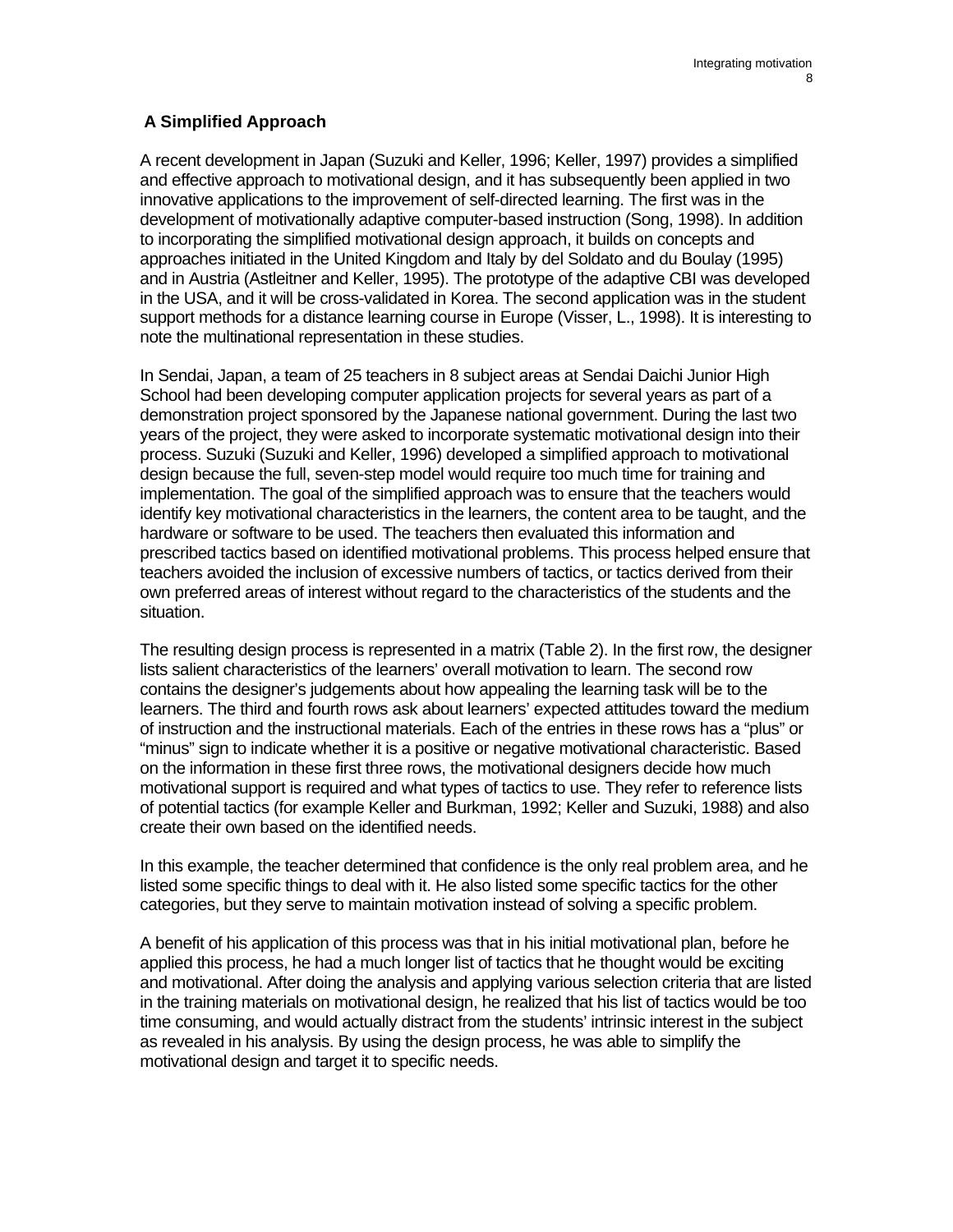| <b>DESIGN</b>                                                                | <b>ARCS CATEGORIES</b>                                                                                                                                            |                                                                                                                |                                                                                                                                                                                     |                                                                                                          |  |
|------------------------------------------------------------------------------|-------------------------------------------------------------------------------------------------------------------------------------------------------------------|----------------------------------------------------------------------------------------------------------------|-------------------------------------------------------------------------------------------------------------------------------------------------------------------------------------|----------------------------------------------------------------------------------------------------------|--|
| <b>FACTORS</b>                                                               | Attention                                                                                                                                                         | Confidence<br>Relevance                                                                                        |                                                                                                                                                                                     | Satisfaction                                                                                             |  |
| <b>LEARNER</b><br><b>CHARACTERISTICS</b>                                     | Elective course,<br>High interest $(+)$                                                                                                                           | High commitment<br>$(+)$                                                                                       | Low skills in typing<br>and in<br>conversational<br>English (-)                                                                                                                     | Newly formed<br>group of students (-<br>but familiar teacher<br>$(+)$                                    |  |
| <b>LEARNING TASK</b><br>(Learners' attitudes<br>toward)                      | New, attractive,<br>$adventurous (+)$                                                                                                                             | -High public interest<br>to the Internet $(+)$<br>-Useful in future (+)<br>-Limited access to<br>computers (-) | -Seems difficult (-)<br>-First exposure (-)                                                                                                                                         | -High applicability of<br>acquired skills $(+)$<br>-Exciting outcome<br>$(+)$                            |  |
| <b>MEDIUM: Computer</b><br>in this lesson<br>(Learners' attitudes<br>toward) | Interesting new<br>use as a<br>networking tool<br>$(+)$                                                                                                           | Familiar as a stand<br>alone learning tool<br>$(+)$                                                            | Unstable network<br>connection may<br>make students<br>worried (-)                                                                                                                  | Immediate<br>feedback $(+)$                                                                              |  |
| <b>COURSEWARE</b><br><b>CHARACTERISTICS</b><br>(E-mail software)             |                                                                                                                                                                   |                                                                                                                | English usage (-)                                                                                                                                                                   | Participatory for<br>every students (+)                                                                  |  |
| <b>MOTIVATIONAL</b><br><b>TACTICS FOR THE</b><br><b>LESSON</b>               | Minimal tactics<br>required:<br>-Emphasize<br>opportunity to<br>communicate<br>worldwide<br>-Demonstrate<br>immediate<br>transmission and<br>response<br>features | Minimal tactics<br>required:<br>-Demonstrate how<br>it extends one's<br>communication<br>capabilities          | Necessary to build<br>confidence:<br>-Set objectives<br>cumulatively from<br>low to high<br>-Team teaching<br>with an Assistant<br>English Teacher<br>- Use translation<br>software | Minimal tactics<br>required:<br>Provide<br>reinforcement by<br>receiving messages<br>from "network pals" |  |

Table 2. ARCS simplified design matrix: Elective unit on using international e-mail

An evaluation of the effectiveness of this motivational design process (Suzuki and Keller, 1996) verified that the teachers were able to use the matrix accurately with only a few entries not being placed appropriately, and more than two-thirds felt that it definitely helped them produce a more effective motivational design. Some teachers had difficulties with the analysis phase, which indicates that this is a critical area to address in training people to use the process.

This simplified design process was modified and used in two subsequent projects. The first of these was to develop a prototype of motivationally adaptive computer-based instruction. The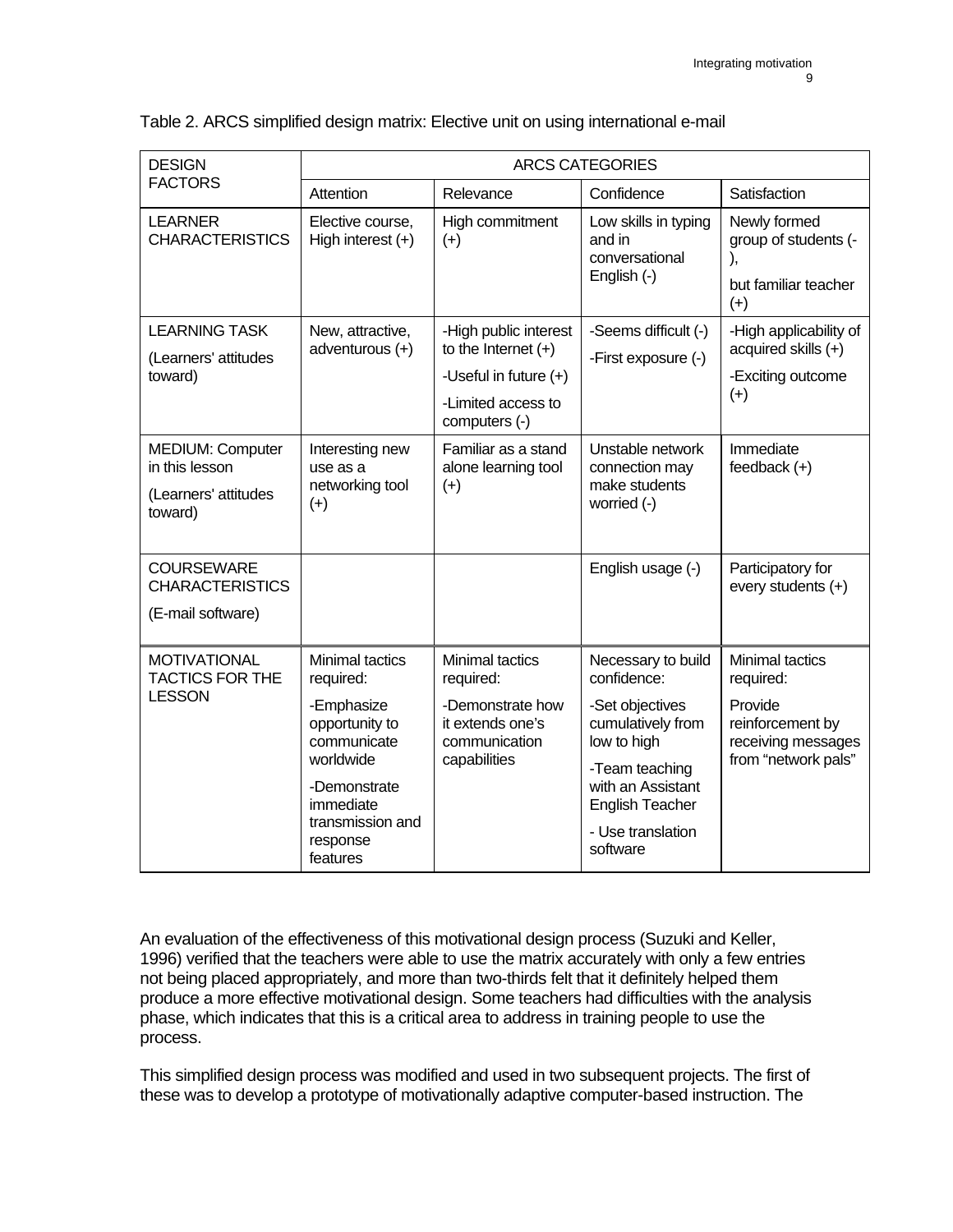formal motivational design process requires an audience analysis which influences which motivational tactics are included in the learning environment. However, learner motivation changes over time, and in sometimes unpredictable ways. In a classroom or other instructorled setting, an expert instructor can continuously gauge the audience's motivational condition and make adjustments as appropriate. But in self-directed learning environments, this type of continuous adjustment has not been a feature. Once the instruction has been designed and "packaged," everyone receives the same program, with the exception of limited branching and other learner control options. These options can have a positive effect on motivation, but they do not adequately reflect the range of motivational conditions that characterize learners at different points in time.

It would be possible to include a large number of motivational tactics to cover a broad range of motivational conditions, but this would most likely have a negative effect on motivation and performance. The reason is that when students are motivated to learn, they want to work on highly task-relevant activities. They do not want to be distracted with unnecessary motivational activities. For this reason, it would be nice to have computer or multi-media software that can sense a learner's motivation level and respond adaptively.

## **Integration into Lesson Planning**

However, there has still been a gap in the model with respect to providing guidance for integrating the motivational tactics into a teacher's actual lesson plan. This presentation helps to close this gap by illustrating how motivational strategies and tactics can be incorporated along side an outline of lesson content and instructional activities (Appendix A).

The header of the lesson plan has a place to make notes about the overall sustaining strategy and enhancement strategy for the lesson. The distinction between sustaining and enhancement strategies refers to the degree to which the learners will be motivated by the lesson. If their overall motivation is high, then all that is required of the teacher or designer is to sustain the learners' motivation by using variety in teaching approaches, continuing to use relevant examples, and providing appropriate types of motivating feedback. But, if you suspect that there will be specific motivational challenges, or deficiencies, then it is necessary to plan a motivational approach that will overcome these problems. In the example in Appendix A, fifth and sixth grade students will be engaged in a year-long independent research project. There will be relatively long intervals between class sessions devoted to this project. Therefore, many learners can be expected to have serious problems with relevance and confidence during the year. That is, the learners will have trouble sustaining interest in a project that does not have immediate assignments and feedback, they may have doubts from time to time as to how important the project really is, and they may doubt that they can really do all the work that will be required. Therefore, the teacher has to include an overall strategy, with appropriate tactics, that will counteract these motivational obstacles.

The body of the lesson plan has columns that are fairly typical, even the formats of lesson plans vary. This lesson plan has a unique feature in that it includes a column devoted specifically to motivational planning. It allows one to implement the results of the analysis and design steps in the ARCS planning process (Figure 1, Steps  $1 - 7$ ) by integrating it into the content and instructional strategies of the lesson (Figure 1, Step 8).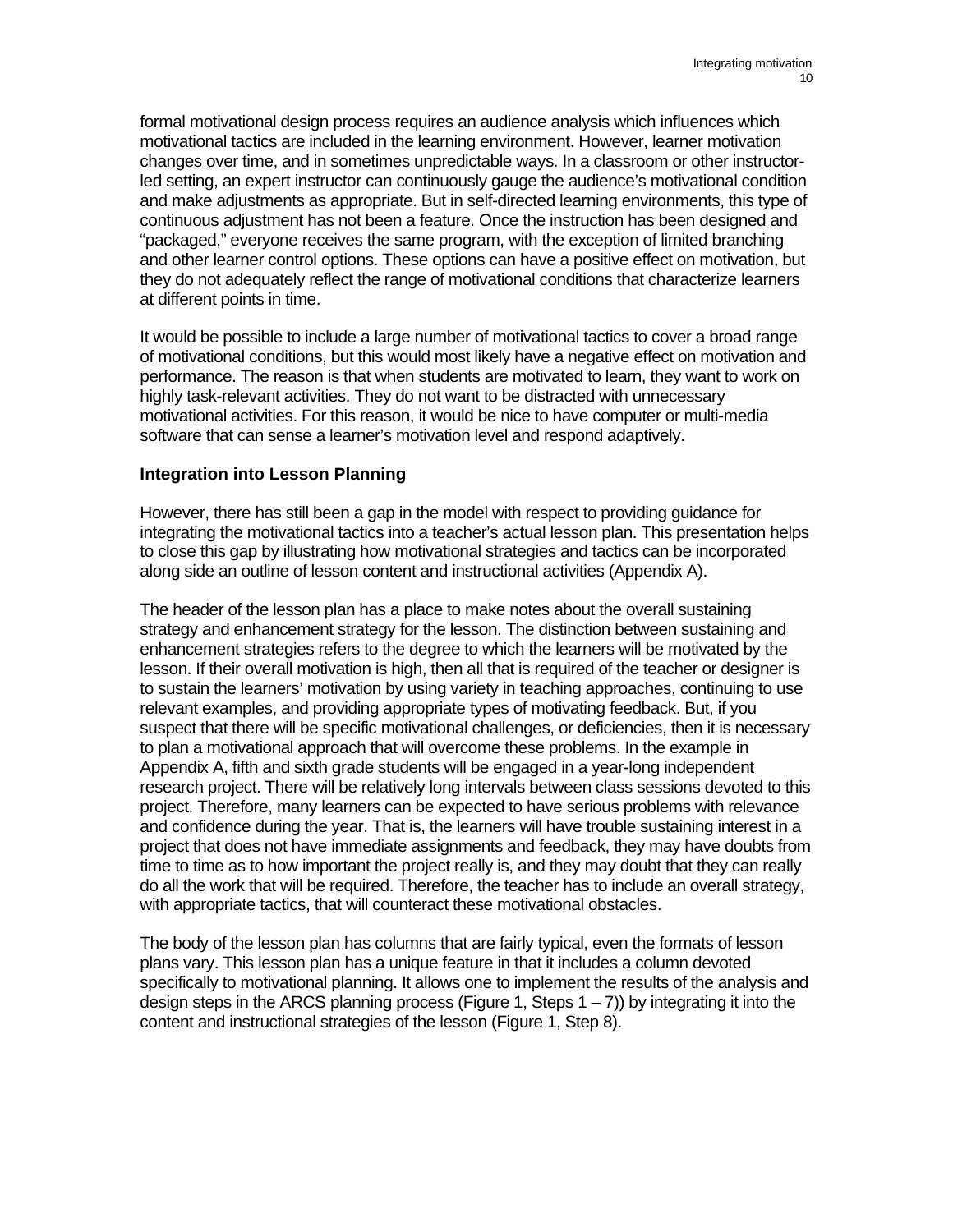Benefits of this type of lesson plan are that it allows one to

- "See" the overall architecture of the lesson
- Check the lesson for balance of content and activities
- Easily check to see if there is variation in approach (that is, that the same pattern of instructional or motivational techniques are not used over and over again)
- Critically review the contents, instructional tactics, and motivational tactics in terms of internal consistency and fidelity to the lesson and course objectives, and
- Obtain reviews and feedback from other people who can easily review the structure and content of the lesson.

#### **Summary**

There has never been any doubt about the importance of learner motivation, but there have been difficulties obtaining methods and approaches for systematically predicting and influencing motivation. Traditionally we have relied on compilations of personal experiences by successful teachers and listings of results from academic studies. The ARCS model resulted from reviews and integration of research literature and successful practices. It has been validated in numerous research studies (for example, Means, Jonassen, & Dwyer, 1997; Small & Gluck, 1994; and Visser & Keller, 1990) and it is being used in many different countries and cultures in the world. However, it does not offer simple, prescriptive solutions to motivational problems. It offers problem solving approach that leads one to solutions appropriate for a given situation. Furthermore, it is an evolving model. Just as this paper introduces the lesson planning template for the first time, there are many areas of research and development to be undertaken that will continue to help this model be more effective or lead to the development of alternative approaches. The goal of the model, like the goal of many educators, is to assist in helping learners want to learn and develop in ways that helps them build satisfying lives that contribute something positive to their world.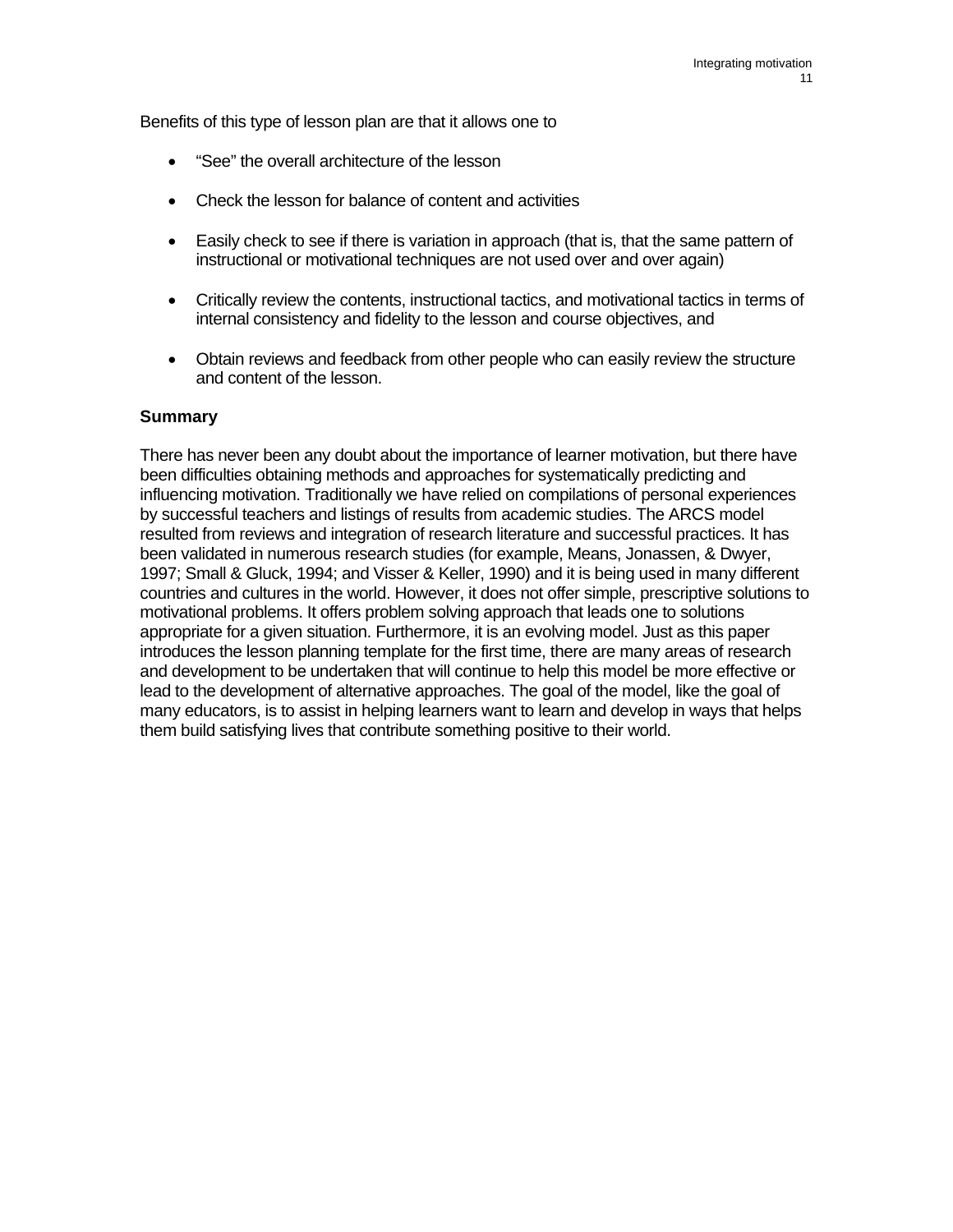### **References**

- Astleitner, J., and Keller, J. M. (1995) "A model for Motivationally Adaptive Computer-assisted Instruction." Journal of Research on Computing in Education, 27(3), 270-80.
- del Soldato, T., and du Boulay, B. (1995) "Implementation of Motivational Tactics in Tutoring Systems." Journal of Artificial Intelligence in Education, 6(4), 337-338.
- Keller, J. M. (1987a). "Strategies for Stimulating the Motivation to Learn." Performance & Instruction, 26(8), 1-7.
- Keller, J. M. (1987b). The systematic process of motivational design. *Performance & Instruction*, *26*(9), 1-8.
- Keller, J. M. (1997). "Motivational Design and Multimedia: Beyond the Novelty Effect." Strategic Human Resource Development Review, 1(1), 188-203.
- Keller, J. M. (1999a). Motivational systems. In H. D. Stolovitch, & E. J. Keeps (Eds.), *Handbook of human performance technology*, 2<sup>nd</sup> Edition. San Francisco: Jossey-Bass Inc., Publisher.
- Keller, J. M. (1999b). Using the ARCS motivational process in computer-based instruction and distance education. In M. Theall (ed.), *New Directions for Teaching and Learning: Motivation from Within: Approaches for Encouraging Faculty and Students to Excel*. San Francisco: Jossey-Bass, (#78).
- Keller, J. M. 1987b). "The Systematic Process of Motivational Design." Performance & Instruction, 26(9), 1-8.
- Keller, J. M., & Suzuki, K. (1988). Application of the ARCS model to courseware design. In D. H. Jonassen (Ed.), *Instructional Designs for Microcomputer Courseware*. New York: Lawrence Erlbaum, Publisher, 401 -434.
- Keller, J. M., and Burkman, E. (1993). "Motivation Principles." In M. Fleming and W. H. Levie (eds.), Instructional Message Design: Principles from the Behavioral and Cognitive Sciences. Englewood Cliffs, NJ: Educational Technology Press.
- Keller, J. M., and Suzuki, K. (1988). "Use of the ARCS Motivation Model in Courseware Design." In Jonassen, D. H. (Ed), Instructional designs for microcomputer courseware. Hillsdale N.J: Lawrence Erlbaum Associates.
- Means, T. B., Jonassen, D. H., & Dwyer, F. M., (1997). Enhancing relevance: Embedded ARCS strategies vs. purpose. *Educational Technology Research and Development*, *45*(1), 5 – 18.
- Small, R. V. & Gluck, M. (1994). The relationship of motivational conditions to effective instructional attributes: A magnitude scaling approach. *Educational Technology*. 34 (8), 33-40.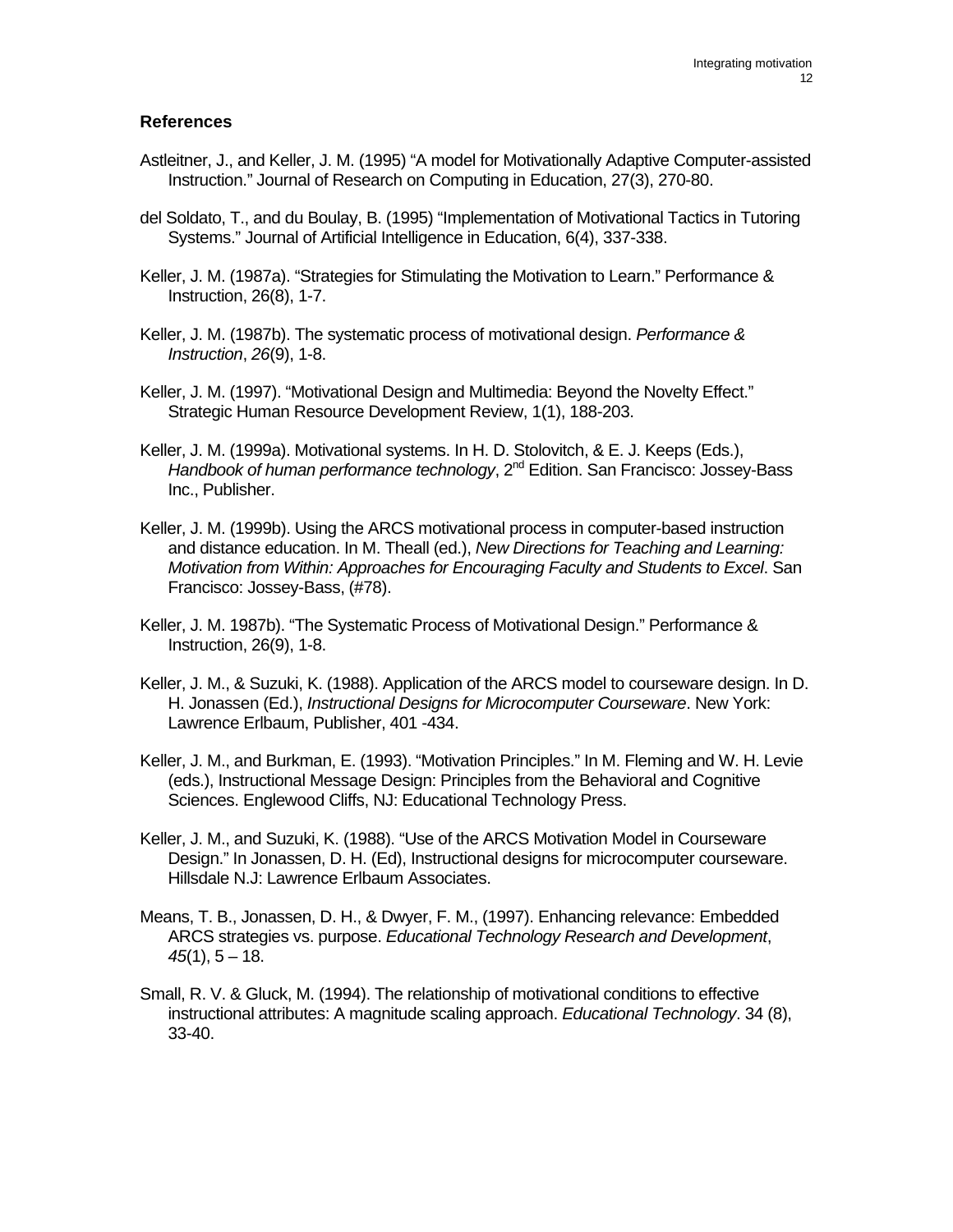- Song, S.H. (1998 ). "The Effects of Motivationally Adaptive Computer-assisted Instruction Developed through the ARCS Model." Unpublished doctoral dissertation, College of Education, Florida State University, Tallahassee, Florida, USA.
- Suzuki, K., & Keller, J. M. (1996). Creation and cross cultural validation of an ARCS motivational design matrix. Paper presented at the annual meeting of the Japanese Association for Educational Technology, Kanazawa, Japan.
- Visser, J., and Keller, J. M. (1990 ). "The Clinical Use of Motivational Messages: An Inquiry into the Validity of the ARCS Model of Motivational Design." Instructional Science, 19, 467-500.
- Visser, L. (1998). "The Development of Motivational Communication in Distance Education Support." Unpublished doctoral dissertation, Educational Technology Department, The University of Twente, The Netherlands.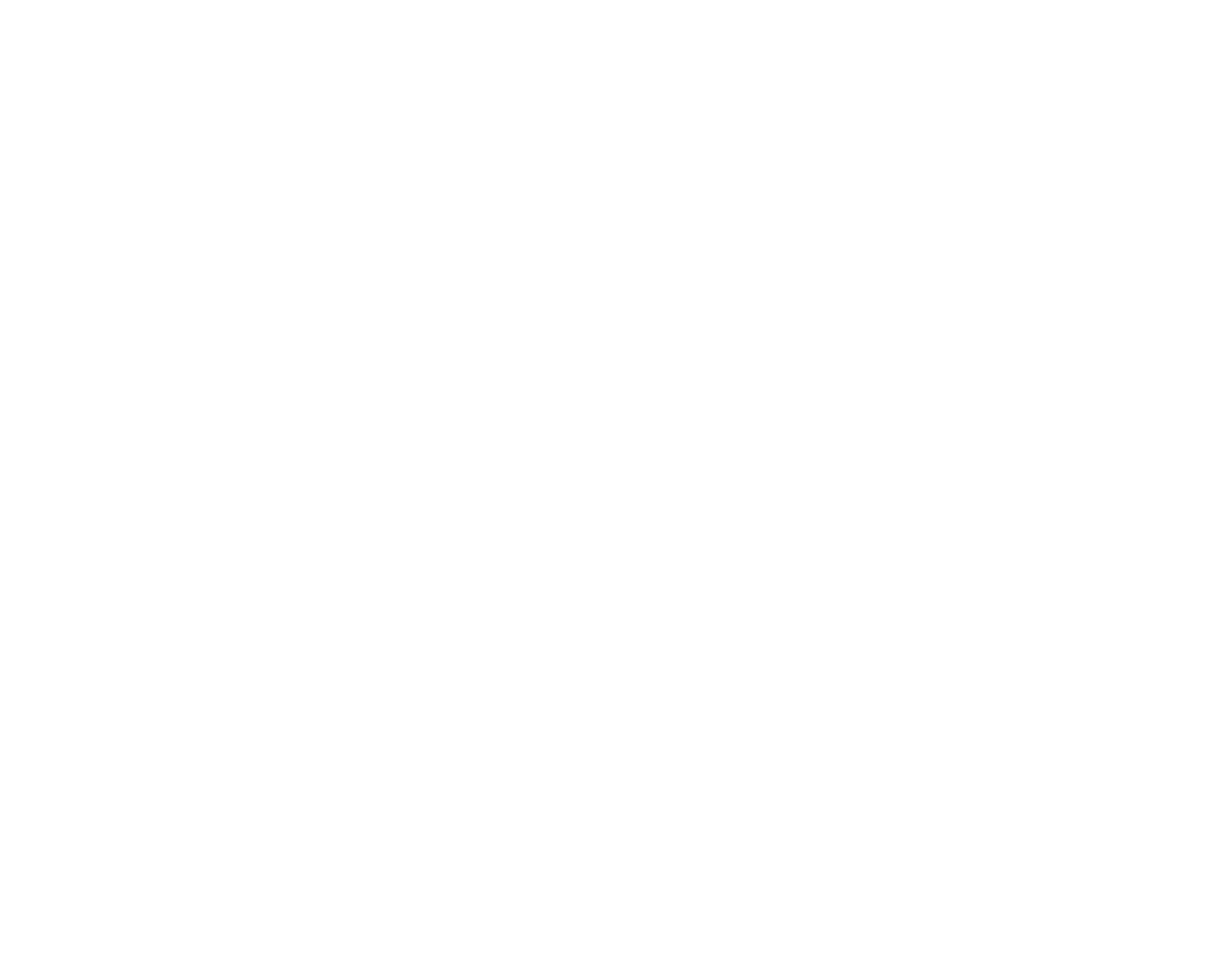# **Appendix A: Detailed Lesson Guide**

|    | <b>Course Title:</b> English ( $5^{\circ}$ & $6^{\circ}$ grade special project)                                                                                                    | 4. | <b>Lesson Motivational Strategy Overview</b>                                                                                                                                                                                                |
|----|------------------------------------------------------------------------------------------------------------------------------------------------------------------------------------|----|---------------------------------------------------------------------------------------------------------------------------------------------------------------------------------------------------------------------------------------------|
|    |                                                                                                                                                                                    |    |                                                                                                                                                                                                                                             |
| 2. | Module Title: Independent Project Development                                                                                                                                      |    | a. Sustaining strategy: The overall assignment will be motivating, but it will be<br>necessary to use a variety of approaches to sustain interest and high levels of                                                                        |
|    | <b>Module Objective:</b> Plan, conduct, and report the results of an independent<br>research project.                                                                              |    | sharing results to keep them interested and productive.                                                                                                                                                                                     |
|    |                                                                                                                                                                                    |    | b. Enhancement strategy: They will have trouble seeing the relvance of this<br>assignment at some points, and their confidence will waver during the extended<br>time required to complete all parts of the project. Therefore, the overall |
| З. | Lesson Title: 1. Identifying a research topic and goal.                                                                                                                            |    | enhancement strategy is to (1) organize assignments on an increasing level of<br>difficulty from knowledge and comprehension at the beginning to synthesis and                                                                              |
|    | Lesson Terminal Learning Objective (TLO): Learners will obtain background<br>information in their areas of interest and define their topic and objective.                          |    | evaluation at the end, (2) provide encouragement at points in the process that<br>you know to be challenging or discouraging, (3) provide timely, positive feedback<br>at every interval that an assignment is completed.                   |
|    | NOTE: This is the first of three lessons pertaining to this independent project.<br>Each lesson covers several class meetings spread at intervals during the<br>year-long project. | 5. | <b>Primary Delivery System:</b> Classroom meetings from time to time combined with<br>email or snail mail to sustain interest and progress.                                                                                                 |

| Sequenced Intermediate<br><b>Learning Objectives</b><br>(ILOs) and TLOs | <b>Content Outline</b>                                                                                                                                                                                                                                                 | <b>Instructional Tactics (Activities, Self-</b><br>Checks, Tests)                                                                                                                                                                                                                                                                                                                                                      | 9.<br><b>Motivational Tactics (Activities)</b><br>Classify as A, R, C, S or Combo                                                                                                                                                                                                                                                                                                                                         | 10.<br><b>Materials</b>    | 11.<br>Time<br>Rqd. |
|-------------------------------------------------------------------------|------------------------------------------------------------------------------------------------------------------------------------------------------------------------------------------------------------------------------------------------------------------------|------------------------------------------------------------------------------------------------------------------------------------------------------------------------------------------------------------------------------------------------------------------------------------------------------------------------------------------------------------------------------------------------------------------------|---------------------------------------------------------------------------------------------------------------------------------------------------------------------------------------------------------------------------------------------------------------------------------------------------------------------------------------------------------------------------------------------------------------------------|----------------------------|---------------------|
| 1.1 Identify a general area<br>of interest                              | Purpose and approach of<br>the independent research<br>project.<br>Examples of topics from<br>past classes.<br>Things to consider in<br>selecting a topic of interest.<br>Things to consider in<br>selecting a partner or<br>working independently on<br>this project. | Ask a series of questions about how<br>people obtain information about things<br>they are interested in.<br>Explain the project to them.<br>Give examples of topics chosen by<br>learners in previous classes.<br>Then ask how they would go about<br>identifying an area that they want to<br>know more about.<br>Allow them to select a partner if they<br>wish. They can change their decisions<br>at a later time. | Use examples from everyday life,<br>such as news reporters, authors,<br>and people who want to know<br>more about cars, home<br>construction, or anything else.<br>(A,R)<br>Compare independent research to<br>activities such as exploring and<br>other types of adventures. (A)<br>Shift interaction from student-<br>teacher to student-student by<br>permitting learners to work as<br>partners on the project. (A,C) | OHP of previous<br>topics. | Class 1:<br>20 min  |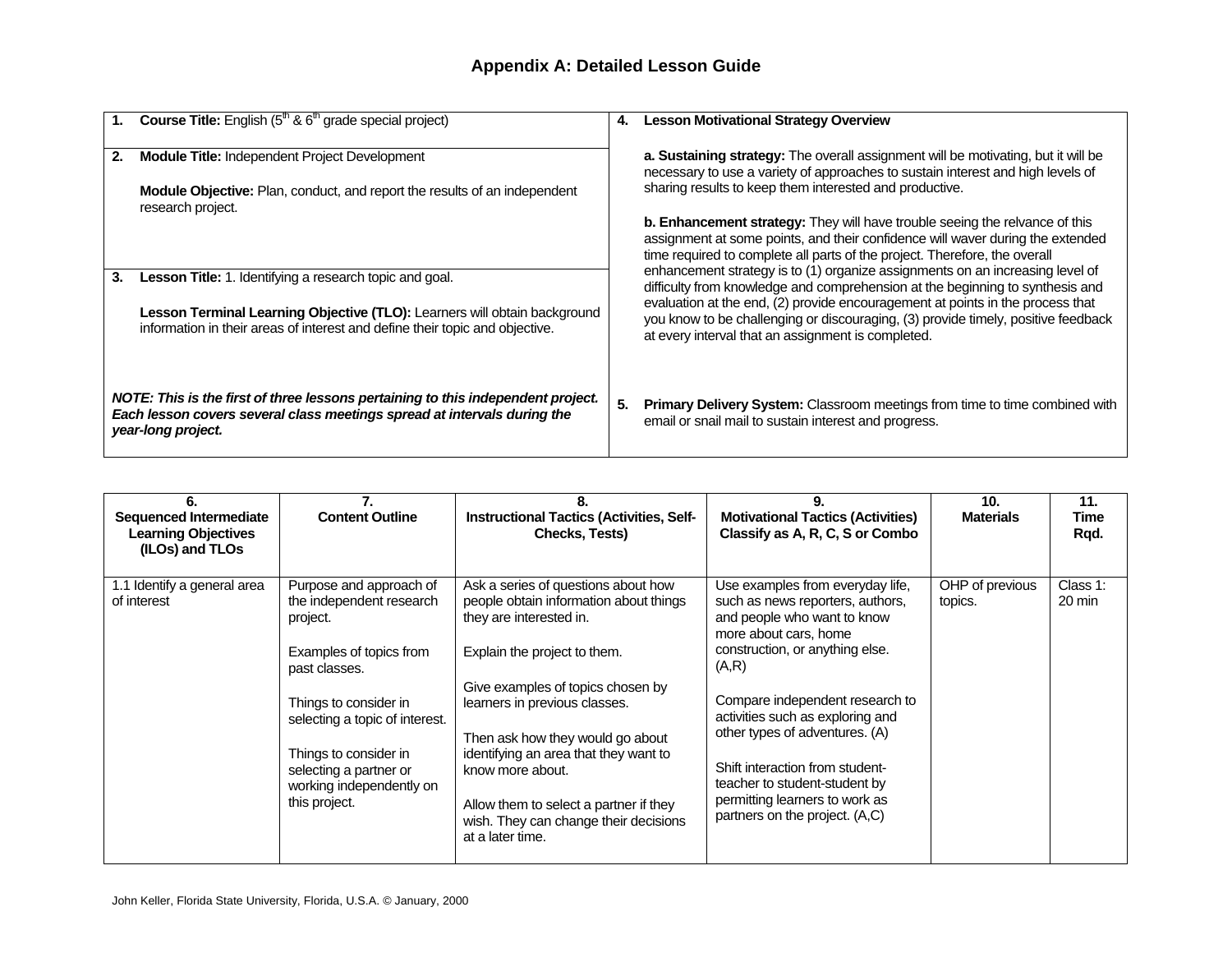| 6.<br><b>Sequenced Intermediate</b><br><b>Learning Objectives</b><br>(ILOs) and TLOs | 7.<br><b>Content Outline</b>                                                                                                                                                                              | 8.<br><b>Instructional Tactics (Activities, Self-</b><br><b>Checks, Tests)</b>                                                                                                                                                                                              | 9.<br><b>Motivational Tactics (Activities)</b><br>Classify as A, R, C, S or Combo                                                                                                                                                | 10.<br><b>Materials</b>                                                                          | $\overline{11}$ .<br><b>Time</b><br>Rqd. |
|--------------------------------------------------------------------------------------|-----------------------------------------------------------------------------------------------------------------------------------------------------------------------------------------------------------|-----------------------------------------------------------------------------------------------------------------------------------------------------------------------------------------------------------------------------------------------------------------------------|----------------------------------------------------------------------------------------------------------------------------------------------------------------------------------------------------------------------------------|--------------------------------------------------------------------------------------------------|------------------------------------------|
| 1.2 Gather background<br>information in the area of<br>interest.                     | Sources of information that<br>are readily available to<br>these learners.<br>Guidelines on how to<br>gather material.<br>How much and what kinds<br>of things they are to gather<br>for this assignment. | Explain the guidelines for gathering<br>information.<br>Explain what kinds of materials they<br>must gather before making their final<br>topic selection.                                                                                                                   | Ask what they do when they want<br>to know more about something,<br>even something like a new game<br>or toy. (A)                                                                                                                | OHP: Gathering<br>information<br>Handout:<br>Gathering<br>information                            | Class 1:<br>30 min                       |
| 1.3 Prepare a topic<br>description.                                                  | Characteristics and<br>elements of a topic<br>description.<br>Examples from a variety of<br>different topic areas.                                                                                        | Explain what goes into a good topic<br>statement.<br>Present the examples.<br>Have learners practice writing some<br>descriptions.<br>Have some of the individuals or groups<br>share theirs with the rest of the class.<br>Give feedback.                                  | Show examples of previous<br>projects (A, C)<br>Permit learners to choose any topic<br>they wish (A, R) and develop it in<br>any medium they wish. (C)<br>Ask learners to relate the<br>assignment to their future goals.<br>(R) | Examples of<br>previous<br>projects.<br>Handout:<br>Requirements for<br>a good goal<br>statement | Class 2:<br>20 min                       |
| 1.4 Prepare a research<br>plan.                                                      | The elements of a good<br>research plan including<br>activities, methods, and<br>deadlines.                                                                                                               | Present the elements of a research<br>plan.<br>Ask how this is similar to the gathering<br>information they already did (it's the<br>same except more formal and focused).<br>Ask them to prepare drafts of their<br>research plans, which they will finish as<br>homework. | Provide meaningful alternative<br>methods for accomplishing their<br>goals: Let each small group<br>brainstorm various methods they<br>could use to approach their study<br>and project. (R).                                    | Handout:<br>Guidelines for,<br>and example, of,<br>a research plan                               | Class 2:<br>30 min                       |